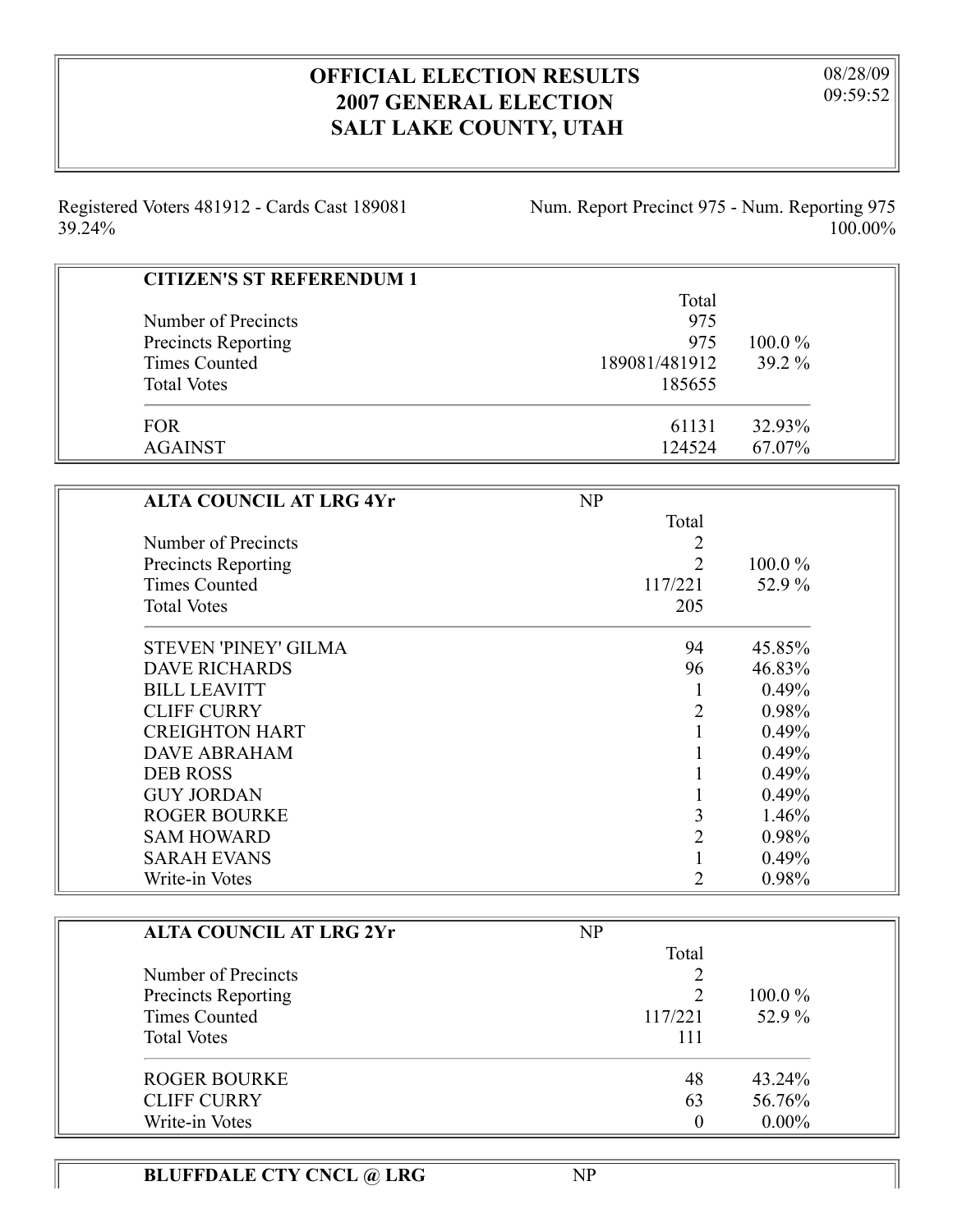|                           | Total     |           |
|---------------------------|-----------|-----------|
| Number of Precincts       | 6         |           |
| Precincts Reporting       | 6         | $100.0\%$ |
| Times Counted             | 1547/3570 | 43.3 %    |
| <b>Total Votes</b>        | 4069      |           |
| TROY E. CHISHOLM          | 717       | 17.62%    |
| <b>ROD L. FLANIGAN</b>    | 1175      | 28.88%    |
| <b>BRUCE M. KARTCHNER</b> | 914       | 22.46%    |
| <b>MARTHA SPEED</b>       | 614       | 15.09%    |
| <b>DON T. WHITE</b>       | 613       | 15.07%    |
| Write-in Votes            | 36        | 0.88%     |

| <b>COTTONWOOD CITY CNCL 1</b> | $\mathbf{NP}$ |           |
|-------------------------------|---------------|-----------|
|                               | Total         |           |
| Number of Precincts           | 17            |           |
| Precincts Reporting           | 17            | $100.0\%$ |
| <b>Times Counted</b>          | 2037/5788     | $35.2\%$  |
| <b>Total Votes</b>            | 1725          |           |
| <b>GORDON M. THOMAS</b>       | 1675          | 97.10%    |
| Write-in Votes                | 50            | 2.90%     |

| <b>COTTONWOOD CITY CNCL 2</b> | NP        |           |
|-------------------------------|-----------|-----------|
|                               | Total     |           |
| Number of Precincts           | 11        |           |
| Precincts Reporting           | 11        | $100.0\%$ |
| <b>Times Counted</b>          | 2205/5293 | 41.7 %    |
| <b>Total Votes</b>            | 1831      |           |
| <b>SCOTT BRACKEN</b>          | 1788      | 97.65%    |
| Write-in Votes                | 43        | 2.35%     |

| <b>DRAPER CITY CNCL @ LRG</b> | NP         |           |
|-------------------------------|------------|-----------|
|                               | Total      |           |
| Number of Precincts           | 32         |           |
| <b>Precincts Reporting</b>    | 32         | $100.0\%$ |
| Times Counted                 | 6953/17229 | 40.4 $%$  |
| <b>Total Votes</b>            | 18659      |           |
| <b>BART BARKER</b>            | 2851       | 15.28%    |
| <b>BILL COLBERT</b>           | 3259       | 17.47%    |
| <b>ALAN SUMMERHAYS</b>        | 4143       | 22.20%    |
| <b>SCOTT TANNER</b>           | 2454       | 13.15%    |
| PAUL TONKS                    | 2193       | 11.75%    |
| TROY K. WALKER                | 3672       | 19.68%    |
| Write-in Votes                | 87         | 0.47%     |

| <b>HERRIMAN CITY CNCL @ LRG</b> | NP        |
|---------------------------------|-----------|
|                                 | Total     |
| Number of Precincts             |           |
| Precincts Reporting             | $100.0\%$ |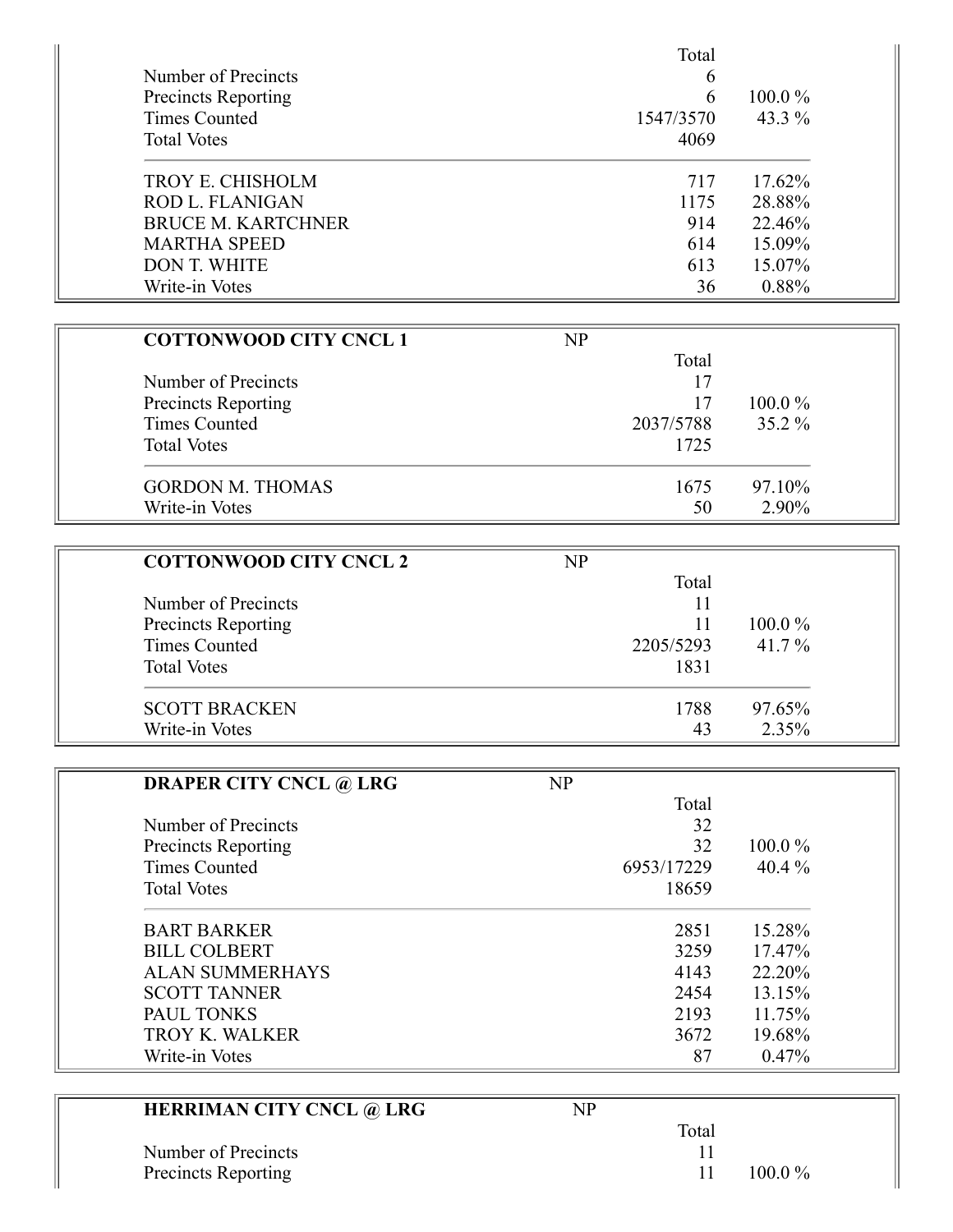| Times Counted<br><b>Total Votes</b> | 2405/6452<br>4291 | 37.3 %    |
|-------------------------------------|-------------------|-----------|
| <b>MICHELLE BAILEY</b>              | 736               | $17.15\%$ |
| <b>MIKE DAY</b>                     | 1412              | 32.91%    |
| RAQUEL H. DELUCA                    | 1052              | 24.52%    |
| <b>MATT ROBINSON</b>                | 1073              | 25.01%    |
| Write-in Votes                      | 18                | $0.42\%$  |

| <b>HOLLADAY CITY COUNCIL 2</b> | NP        |           |
|--------------------------------|-----------|-----------|
|                                | Total     |           |
| Number of Precincts            | b         |           |
| <b>Precincts Reporting</b>     | h         | $100.0\%$ |
| <b>Times Counted</b>           | 1635/3327 | 49.1 $\%$ |
| <b>Total Votes</b>             | 1444      |           |
| LYNN H. PACE                   | 1395      | 96.61%    |
| Write-in Votes                 | 49        | 3.39%     |

| <b>HOLLADAY CITY COUNCIL 4</b> | NP        |           |
|--------------------------------|-----------|-----------|
|                                | Total     |           |
| Number of Precincts            | b         |           |
| <b>Precincts Reporting</b>     | h         | $100.0\%$ |
| Times Counted                  | 1735/3303 | 52.5 %    |
| <b>Total Votes</b>             | 1651      |           |
| <b>STEVEN R. PETERSON</b>      | 670       | 40.58%    |
| E. BARRY TOPHAM                | 970       | 58.75%    |
| Write-in Votes                 | 11        | $0.67\%$  |

| <b>HOLLADAY CITY COUNCIL 5</b> | NP        |           |
|--------------------------------|-----------|-----------|
|                                | Total     |           |
| Number of Precincts            | 13        |           |
| Precincts Reporting            | 13        | $100.0\%$ |
| Times Counted                  | 1774/3848 | 46.1 $%$  |
| <b>Total Votes</b>             | 1671      |           |
| D. BLAINE ANDERSON             | 694       | 41.53%    |
| JOSEPH JAMES (JIM) P           | 967       | 57.87%    |
| Write-in Votes                 | 10        | $0.60\%$  |

| <b>MIDVALE CITY COUNCIL 1</b> | NP       |           |
|-------------------------------|----------|-----------|
|                               | Total    |           |
| Number of Precincts           |          |           |
| Precincts Reporting           |          | $100.0\%$ |
| <b>Times Counted</b>          | 846/2935 | 28.8%     |
| <b>Total Votes</b>            | 746      |           |
| <b>KELLY H BENNETT</b>        | 340      | 45.58%    |
| <b>ROBERT M HALE</b>          | 399      | 53.49%    |
| Write-in Votes                |          | 0.94%     |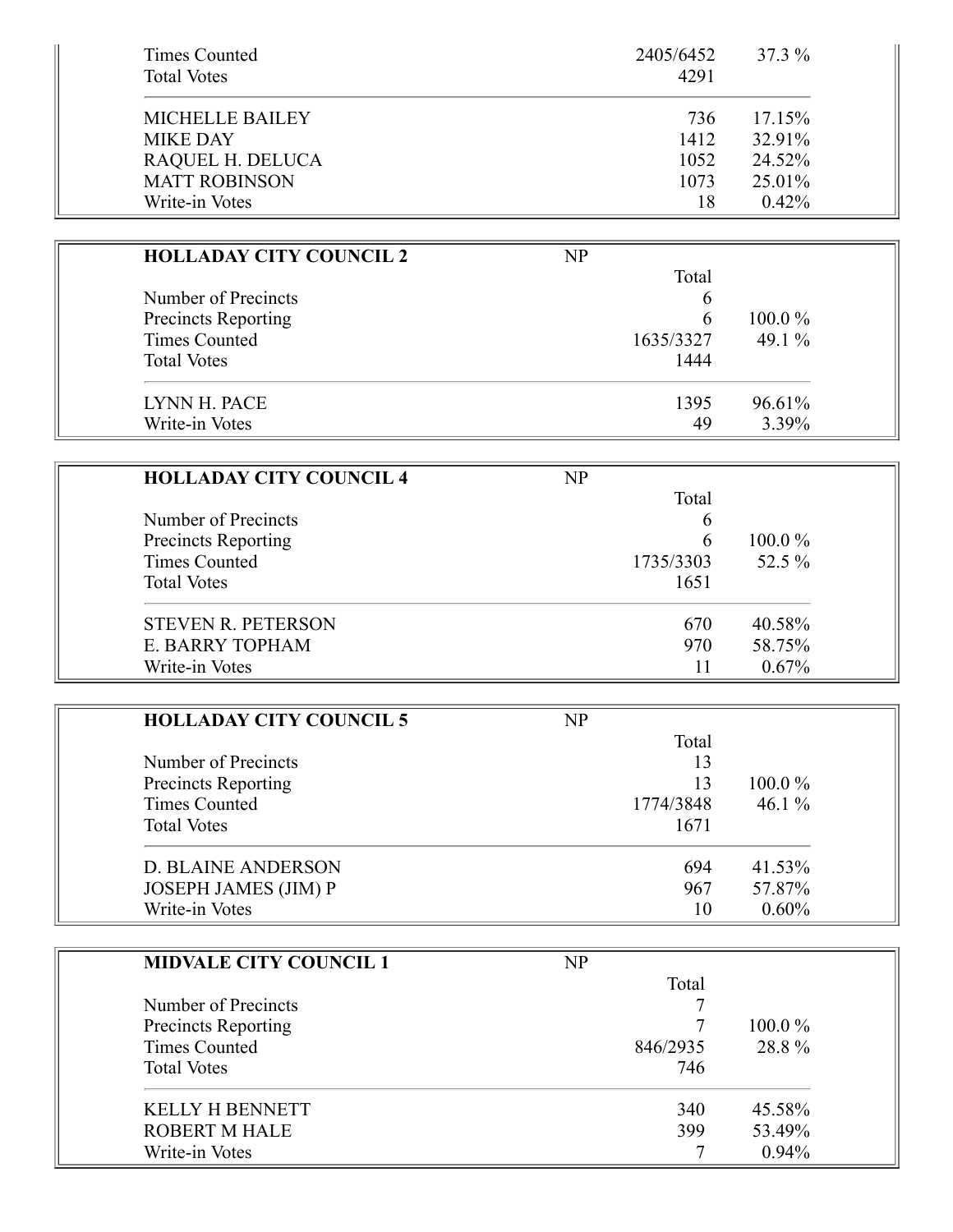| <b>MIDVALE CITY COUNCIL 2</b> | NP       |           |
|-------------------------------|----------|-----------|
|                               | Total    |           |
| Number of Precincts           | 6        |           |
| <b>Precincts Reporting</b>    | 6        | $100.0\%$ |
| <b>Times Counted</b>          | 928/2584 | 35.9%     |
| <b>Total Votes</b>            | 793      |           |
| PAUL C GLOVER                 | 776      | 97.86%    |
| Write-in Votes                | 17       | 2.14%     |

| <b>MIDVALE CITY COUNCIL 3</b> | NP       |           |
|-------------------------------|----------|-----------|
| Number of Precincts           | Total    |           |
|                               |          |           |
| Precincts Reporting           |          | $100.0\%$ |
| Times Counted                 | 914/2588 | 35.3 %    |
| <b>Total Votes</b>            | 824      |           |
| MONTE L. MILLERBERG           | 379      | 46.00%    |
| <b>BRENT MOORE</b>            | 442      | 53.64%    |
| Write-in Votes                |          | 0.36%     |

| <b>MURRAY CITY COUNCIL 1</b> | $\mathbf{NP}$ |           |
|------------------------------|---------------|-----------|
|                              | Total         |           |
| Number of Precincts          | 16            |           |
| Precincts Reporting          | 16            | $100.0\%$ |
| <b>Times Counted</b>         | 1782/4937     | $36.1\%$  |
| <b>Total Votes</b>           | 1521          |           |
| <b>JEFF DREDGE</b>           | 1490          | 97.96%    |
| Write-in Votes               | 31            | 2.04%     |

| <b>MURRAY CITY COUNCIL 3</b> | NP        |           |
|------------------------------|-----------|-----------|
|                              | Total     |           |
| Number of Precincts          | 10        |           |
| <b>Precincts Reporting</b>   | 10        | $100.0\%$ |
| Times Counted                | 1799/4662 | 38.6 %    |
| <b>Total Votes</b>           | 1483      |           |
| <b>JIM BRASS</b>             | 1437      | 96.90%    |
| Write-in Votes               | 46        | $3.10\%$  |

| <b>MURRAY CITY COUNCIL 5</b> | NP        |           |
|------------------------------|-----------|-----------|
|                              | Total     |           |
| Number of Precincts          | 15        |           |
| Precincts Reporting          | 15        | $100.0\%$ |
| <b>Times Counted</b>         | 2336/5524 | 42.3 $%$  |
| <b>Total Votes</b>           | 1989      |           |
| <b>KRISTA K. DUNN</b>        | 1948      | 97.94%    |
| Write-in Votes               | 41        | 2.06%     |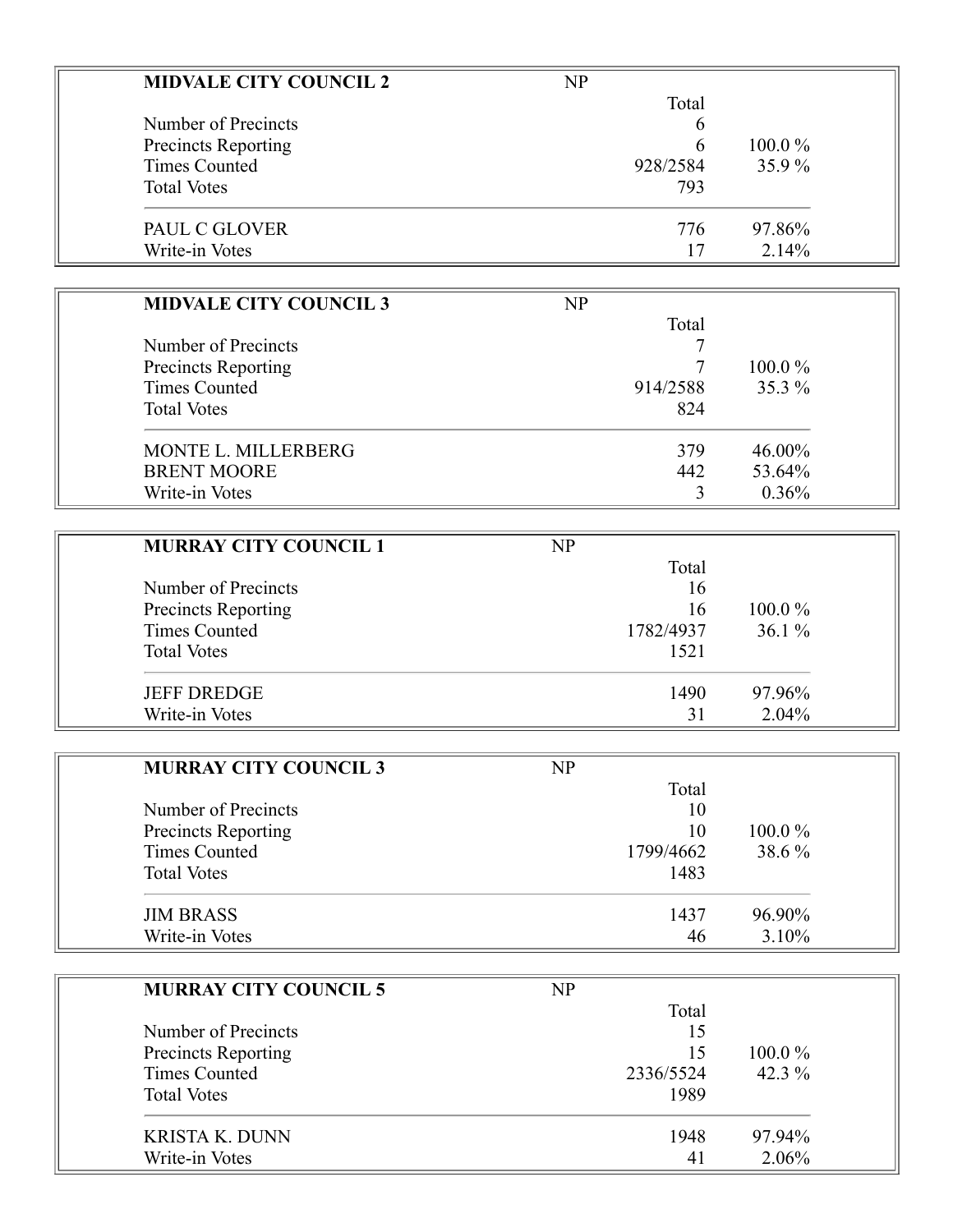| <b>RIVERTON CITY COUNCIL 1</b> | NP        |           |
|--------------------------------|-----------|-----------|
|                                | Total     |           |
| Number of Precincts            |           |           |
| Precincts Reporting            |           | $100.0\%$ |
| <b>Times Counted</b>           | 1497/4330 | 34.6 %    |
| <b>Total Votes</b>             | 1433      |           |
| <b>SHELDON STEWART</b>         | 647       | 45.15%    |
| <b>ROY TINGEY</b>              | 783       | 54.64%    |
| Write-in Votes                 | 3         | 0.21%     |

| <b>RIVERTON CITY COUNCIL 2</b> | NP        |           |
|--------------------------------|-----------|-----------|
|                                | Total     |           |
| Number of Precincts            | 4         |           |
| Precincts Reporting            | 4         | $100.0\%$ |
| <b>Times Counted</b>           | 1203/3151 | 38.2 %    |
| <b>Total Votes</b>             | 1033      |           |
| <b>KARMA BENTSON</b>           | 1009      | 97.68%    |
| Write-in Votes                 | 24        | 2.32%     |

| <b>RIVERTON CITY COUNCIL 5</b> | NP        |           |
|--------------------------------|-----------|-----------|
|                                | Total     |           |
| Number of Precincts            | b         |           |
| Precincts Reporting            | h         | $100.0\%$ |
| <b>Times Counted</b>           | 1194/2765 | 43.2 $\%$ |
| <b>Total Votes</b>             | 1130      |           |
| <b>RANDY BRINKERHOFF</b>       | 568       | 50.27%    |
| <b>GALEN K. MILLS</b>          | 557       | 49.29%    |
| Write-in Votes                 |           | $0.44\%$  |

| <b>SALT LAKE CITY MAYOR</b> | NP          |           |
|-----------------------------|-------------|-----------|
|                             | Total       |           |
| Number of Precincts         | 167         |           |
| Precincts Reporting         | 167         | $100.0\%$ |
| Times Counted               | 43738/95528 | 45.8%     |
| <b>Total Votes</b>          | 43209       |           |
| <b>RALPH BECKER</b>         | 27556       | 63.77%    |
| <b>DAVE BUHLER</b>          | 15524       | 35.93%    |
| Write-in Votes              | 129         | 0.30%     |

| <b>SALT LAKE CITY COUNCIL 2</b> | NP        |           |
|---------------------------------|-----------|-----------|
|                                 | Total     |           |
| Number of Precincts             | 17        |           |
| Precincts Reporting             | 17        | $100.0\%$ |
| Times Counted                   | 2540/7269 | 34.9 %    |
| <b>Total Votes</b>              | 2401      |           |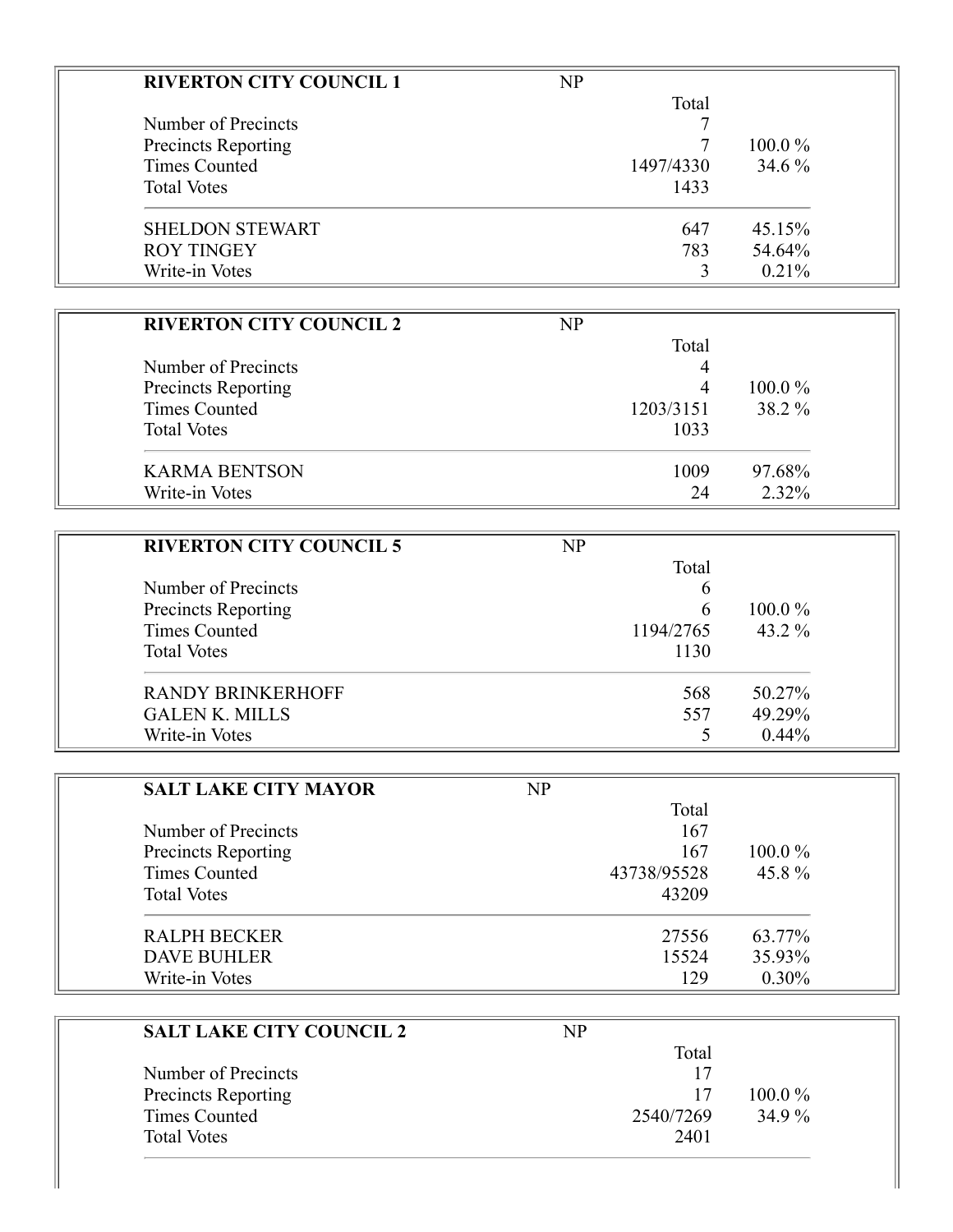| J. MICHAEL CLARA  |      | 46.73%   |  |
|-------------------|------|----------|--|
| VAN RLAIR TURNER- | 1269 | 52.85%   |  |
| Write-in Votes    |      | $0.42\%$ |  |

۳

| <b>SALT LAKE CITY COUNCIL 4</b> | NP         |           |
|---------------------------------|------------|-----------|
|                                 | Total      |           |
| Number of Precincts             | 25         |           |
| <b>Precincts Reporting</b>      | 25         | $100.0\%$ |
| Times Counted                   | 5339/15317 | $34.9\%$  |
| <b>Total Votes</b>              | 4973       |           |
| LUKE GARROTT                    | 2844       | 57.19%    |
| <b>NANCY SAXTON</b>             | 2110       | 42.43%    |
| Write-in Votes                  | 19         | 0.38%     |

| <b>SALT LAKE CITY COUNCIL 6</b> | NP         |           |
|---------------------------------|------------|-----------|
|                                 | Total      |           |
| Number of Precincts             | 28         |           |
| Precincts Reporting             | 28         | $100.0\%$ |
| <b>Times Counted</b>            | 9760/17711 | 55.1 %    |
| <b>Total Votes</b>              | 9239       |           |
| <b>JT MARTIN</b>                | 4921       | 53.26%    |
| ROGER J. MCCONKIE               | 4282       | 46.35%    |
| Write-in Votes                  | 36         | $0.39\%$  |

| <b>SANDY CITY CNCL @ LRG</b> | NP          |           |
|------------------------------|-------------|-----------|
|                              | Total       |           |
| Number of Precincts          | 125         |           |
| Precincts Reporting          | 125         | $100.0\%$ |
| Times Counted                | 19889/51334 | 38.7 %    |
| <b>Total Votes</b>           | 28480       |           |
| <b>STEVE FAIRBANKS</b>       | 13724       | 48.19%    |
| <b>LINDA SAVILLE</b>         | 14440       | 50.70%    |
| Write-in Votes               | 316         | $1.11\%$  |

| <b>SANDY CITY COUNCIL 2</b> | NP         |           |
|-----------------------------|------------|-----------|
|                             | Total      |           |
| Number of Precincts         | 35         |           |
| <b>Precincts Reporting</b>  | 35         | $100.0\%$ |
| <b>Times Counted</b>        | 4999/12299 | 40.6 $%$  |
| <b>Total Votes</b>          | 4086       |           |
| <b>REED B. HASLAM</b>       | 2009       | 49.17%    |
| <b>DENNIS B. TENNEY</b>     | 2060       | 50.42%    |
| Write-in Votes              | 17         | $0.42\%$  |

| <b>SANDY CITY COUNCIL 4</b> | NP    |  |
|-----------------------------|-------|--|
|                             | Total |  |
| Number of Precincts         | 26    |  |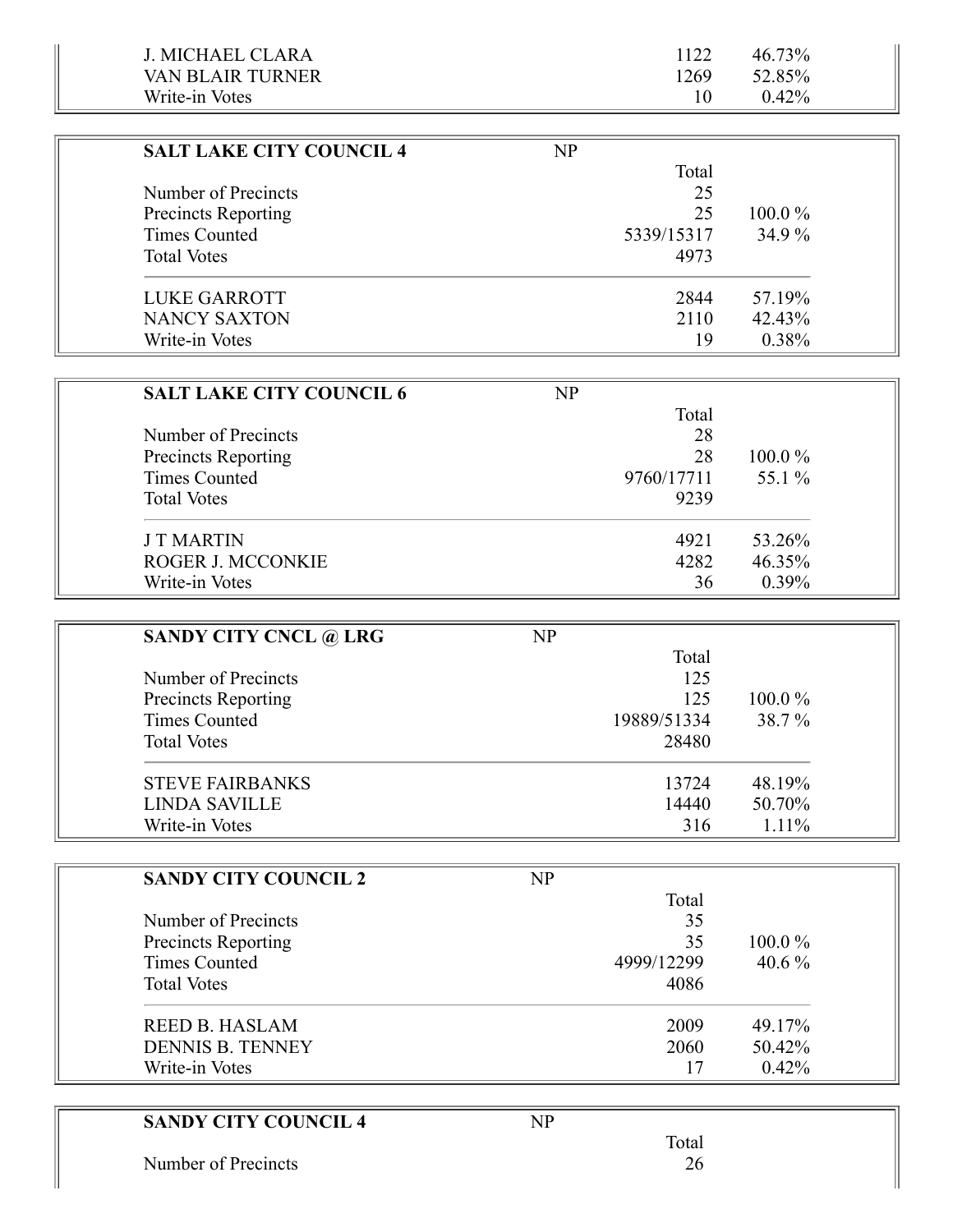| <b>Precincts Reporting</b> | 26         | $100.0\%$ |
|----------------------------|------------|-----------|
| <b>Times Counted</b>       | 4914/12946 | 38.0 %    |
| <b>Total Votes</b>         | 4161       |           |
| <b>DAVID KINGSBURY</b>     | 1254       | 30.14%    |
| <b>CHRIS MCCANDLESS</b>    | 2896       | 69.60%    |
| Write-in Votes             |            | 0.26%     |

| <b>SOUTH JORDAN CITY CNCL 1</b> | NP        |           |
|---------------------------------|-----------|-----------|
|                                 | Total     |           |
| Number of Precincts             |           |           |
| Precincts Reporting             |           | $100.0\%$ |
| Times Counted                   | 1842/3835 | 48.0 %    |
| <b>Total Votes</b>              | 1594      |           |
| <b>LEONA WINGER</b>             | 1553      | 97.43%    |
| Write-in Votes                  | 41        | 2.57%     |

| <b>SOUTH JORDAN CITY CNCL 2</b> | NP        |           |
|---------------------------------|-----------|-----------|
|                                 | Total     |           |
| Number of Precincts             | 6         |           |
| Precincts Reporting             | h         | $100.0\%$ |
| Times Counted                   | 1540/3589 | 42.9 $%$  |
| <b>Total Votes</b>              | 1487      |           |
| <b>KATHIE L. JOHNSON</b>        | 754       | 50.71%    |
| <b>GORDON C. MADSEN</b>         | 730       | 49.09%    |
| Write-in Votes                  |           | $0.20\%$  |

| <b>SOUTH JORDAN CITY CNCL 4</b> | NP        |           |
|---------------------------------|-----------|-----------|
|                                 | Total     |           |
| Number of Precincts             |           |           |
| Precincts Reporting             |           | $100.0\%$ |
| <b>Times Counted</b>            | 1751/3886 | 45.1 $%$  |
| <b>Total Votes</b>              | 1667      |           |
| DAVID W. COLTON                 | 658       | 39.47%    |
| <b>ALETA A. TAYLOR</b>          | 1005      | 60.29%    |
| Write-in Votes                  | 4         | 0.24%     |

| <b>SOUTH SL CITY CNCL @ LRG</b> | NP        |           |
|---------------------------------|-----------|-----------|
|                                 | Total     |           |
| Number of Precincts             | 16        |           |
| Precincts Reporting             | 16        | $100.0\%$ |
| <b>Times Counted</b>            | 2492/7537 | $33.1\%$  |
| <b>Total Votes</b>              | 2284      |           |
| HERBERT T. GOLDHARDT            | 1114      | 48.77%    |
| <b>MIKE RUTTER</b>              | 1150      | 50.35%    |
| Write-in Votes                  | 20        | 0.88%     |

 $\mathbb{I}$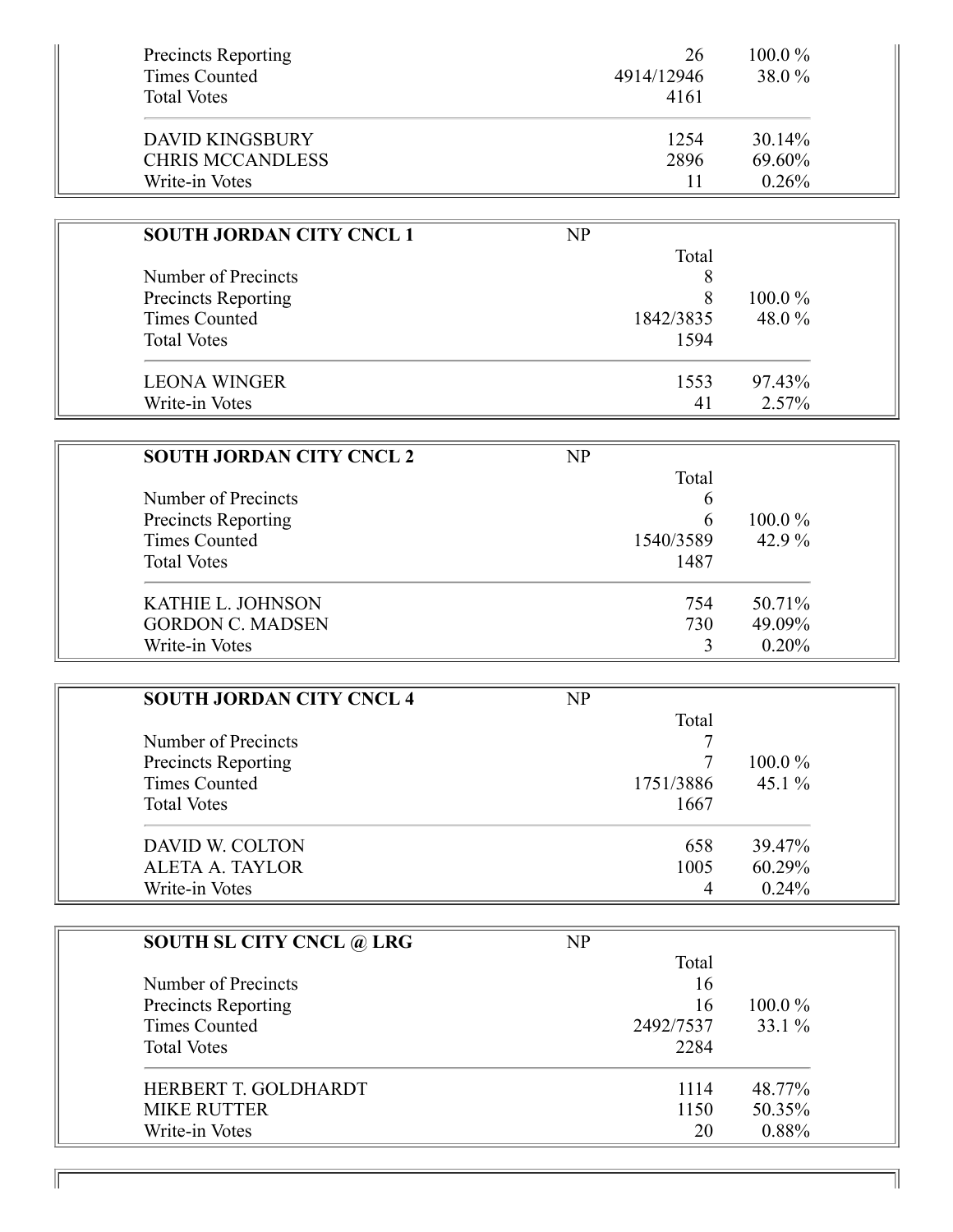| <b>SOUTH SL CITY COUNCIL 1</b> | NP       |           |
|--------------------------------|----------|-----------|
|                                | Total    |           |
| Number of Precincts            | 4        |           |
| Precincts Reporting            | 4        | $100.0\%$ |
| <b>Times Counted</b>           | 742/1799 | 41.2 $%$  |
| <b>Total Votes</b>             | 715      |           |
| <b>MARILYN H. BRUSCH</b>       | 401      | 56.08%    |
| <b>RYAN GOLD</b>               | 311      | 43.50%    |
| Write-in Votes                 |          | 0.42%     |

| <b>SOUTH SL CITY COUNCIL 4</b> | NP       |           |
|--------------------------------|----------|-----------|
|                                | Total    |           |
| Number of Precincts            | 4        |           |
| Precincts Reporting            | 4        | $100.0\%$ |
| <b>Times Counted</b>           | 608/1671 | 36.4%     |
| <b>Total Votes</b>             | 580      |           |
| <b>BILL ANDERSON</b>           | 267      | 46.03%    |
| <b>ROY TURNER</b>              | 311      | 53.62%    |
| Write-in Votes                 |          | 0.34%     |

| <b>SOUTH SL CITY COUNCIL 5</b>             | NP       |           |
|--------------------------------------------|----------|-----------|
|                                            | Total    |           |
| Number of Precincts<br>Precincts Reporting |          | $100.0\%$ |
|                                            |          |           |
| <b>Times Counted</b>                       | 293/1092 | 26.8%     |
| <b>Total Votes</b>                         | 270      |           |
| <b>ERIC KINGSTON</b>                       | 80       | 29.63%    |
| L. SHANE SIWIK                             | 190      | 70.37%    |
| Write-in Votes                             |          | $0.00\%$  |

| <b>TAYLORSVILLE CITY CNCL 1</b>            | NP        |           |
|--------------------------------------------|-----------|-----------|
|                                            | Total     |           |
| Number of Precincts<br>Precincts Reporting |           |           |
|                                            |           | $100.0\%$ |
| <b>Times Counted</b>                       | 1559/5140 | $30.3\%$  |
| <b>Total Votes</b>                         | 1466      |           |
| D.L. 'BUD' CATLIN                          | 955       | 65.14%    |
| <b>JOHN E. GIDNEY</b>                      | 504       | 34.38%    |
| Write-in Votes                             |           | 0.48%     |

| <b>TAYLORSVILLE CITY CNCL 2</b> | NP        |           |
|---------------------------------|-----------|-----------|
|                                 | Total     |           |
| Number of Precincts             |           |           |
| Precincts Reporting             | 8         | $100.0\%$ |
| <b>Times Counted</b>            | 1655/5246 | $31.5\%$  |
| <b>Total Votes</b>              | 1445      |           |
| <b>MORRIS K. PRATT</b>          | 1412      | 97.72%    |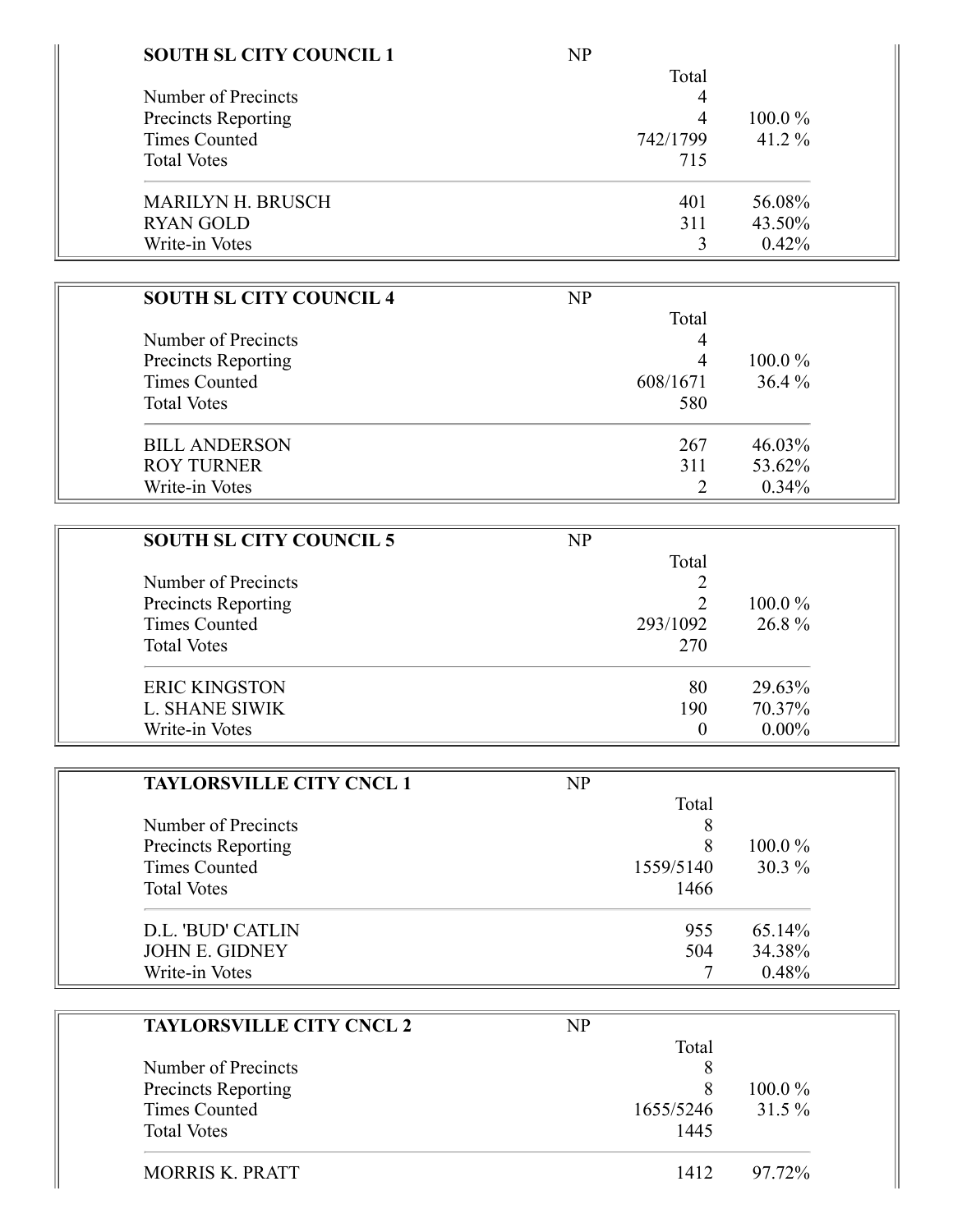| <b>TAYLORSVILLE CITY CNCL 3</b> | NP        |           |
|---------------------------------|-----------|-----------|
|                                 | Total     |           |
| Number of Precincts             | 10        |           |
| Precincts Reporting             | 10        | $100.0\%$ |
| Times Counted                   | 1989/5795 | $34.3\%$  |
| <b>Total Votes</b>              | 1692      |           |
| <b>JERRY W. RECHTENBACH</b>     | 1658      | 97.99%    |
| Write-in Votes                  | 34        | $2.01\%$  |

| <b>WEST JORDAN CITY CNCL 1</b> | NP         |           |
|--------------------------------|------------|-----------|
|                                | Total      |           |
| Number of Precincts            | 20         |           |
| <b>Precincts Reporting</b>     | 20         | $100.0\%$ |
| Times Counted                  | 4505/11116 | 40.5 $%$  |
| <b>Total Votes</b>             | 4009       |           |
| NATHAN GEDGE                   | 1050       | 26.19%    |
| <b>KIM V ROLFE</b>             | 2928       | 73.04%    |
| Write-in Votes                 | 31         | $0.77\%$  |

| <b>WEST JORDAN CITY CNCL 2</b> | $\mathbf{NP}$ |           |
|--------------------------------|---------------|-----------|
|                                | Total         |           |
| Number of Precincts            | 18            |           |
| <b>Precincts Reporting</b>     | 18            | $100.0\%$ |
| Times Counted                  | 4382/11575    | 37.9 %    |
| <b>Total Votes</b>             | 4057          |           |
| <b>ROB BENNETT</b>             | 1681          | 41.43%    |
| <b>JIM LEMS</b>                | 2351          | 57.95%    |
| Write-in Votes                 | 25            | 0.62%     |

| <b>WEST JORDAN CITY CNCL 3</b>                    | NP        |           |
|---------------------------------------------------|-----------|-----------|
| Number of Precincts<br><b>Precincts Reporting</b> | Total     |           |
|                                                   | 18        | $100.0\%$ |
|                                                   | 18        |           |
| Times Counted                                     | 3252/9480 | 34.3 %    |
| <b>Total Votes</b>                                | 2923      |           |
| <b>MIKE KELLERMEYER</b>                           | 1135      | 38.83%    |
| <b>BEN SOUTHWORTH</b>                             | 1772      | 60.62%    |
| Write-in Votes                                    | 16        | $0.55\%$  |

| <b>WEST JORDAN CITY CNCL 4</b> | NP        |        |
|--------------------------------|-----------|--------|
|                                | Total     |        |
| Number of Precincts            | 18        |        |
| <b>Precincts Reporting</b>     | 18        | 100.0% |
| Times Counted                  | 3849/9999 | 38.5 % |
| <b>Total Votes</b>             | 3504      |        |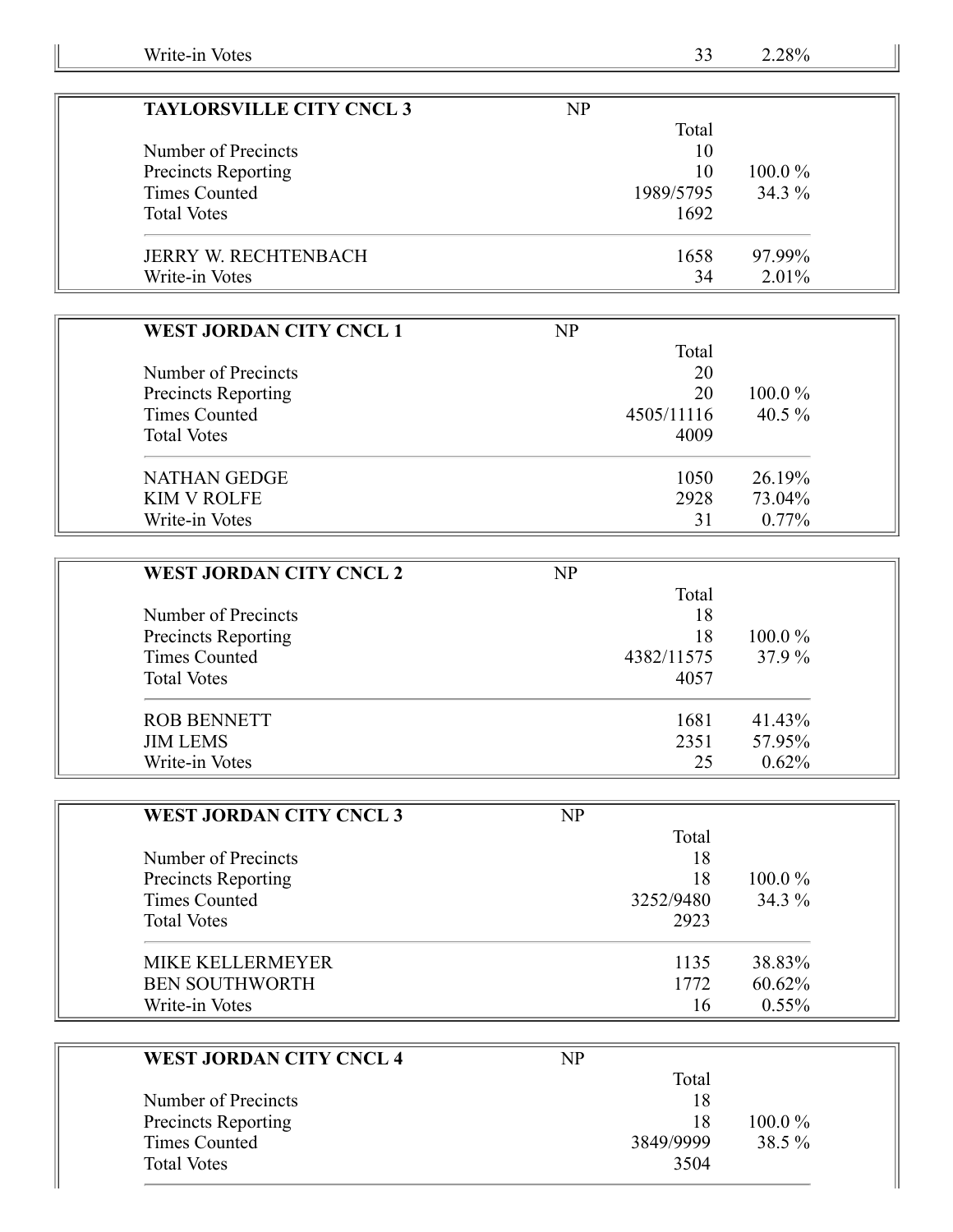| CLIVE M. KILLPACK | 1691 | 48.26%   |
|-------------------|------|----------|
| LYLE C. SUMMERS   | 1788 | 51.03%   |
| Write-in Votes    |      | $0.71\%$ |

| W VALLEY CITY CNCL @ LRG   | NP          |           |
|----------------------------|-------------|-----------|
|                            | Total       |           |
| Number of Precincts        | 77          |           |
| <b>Precincts Reporting</b> | 77          | $100.0\%$ |
| <b>Times Counted</b>       | 14287/43147 | $33.1\%$  |
| <b>Total Votes</b>         | 13458       |           |
| <b>JACK B MATHESON</b>     | 5760        | 42.80%    |
| <b>COREY LYNN RUSHTON</b>  | 7643        | 56.79%    |
| Write-in Votes             | 55          | $0.41\%$  |

| WEST VALLEY CITY CNCL 1    | NP            |           |
|----------------------------|---------------|-----------|
|                            | Total         |           |
| Number of Precincts        | 16            |           |
| <b>Precincts Reporting</b> | 16            | $100.0\%$ |
| Times Counted              | 2475/9122     | $27.1\%$  |
| <b>Total Votes</b>         | 2294          |           |
| <b>CAROLYNN BURT</b>       | 1471          | 64.12%    |
| <b>ADAM CALVIN LEFFLER</b> | 817           | 35.61%    |
| Write-in Votes             | $\mathfrak b$ | 0.26%     |

| <b>WEST VALLEY CITY CNCL 3</b>             | NP         |           |
|--------------------------------------------|------------|-----------|
| Number of Precincts<br>Precincts Reporting | Total      |           |
|                                            | 20         | $100.0\%$ |
|                                            | 20         |           |
| Times Counted                              | 4344/11454 | 37.9 %    |
| <b>Total Votes</b>                         | 3996       |           |
| <b>RUSSEL K. BROOKS</b>                    | 2525       | 63.19%    |
| <b>CLINT CHILD</b>                         | 1461       | 36.56%    |
| Write-in Votes                             | 10         | 0.25%     |

| <b>SCHOOL DIST QUESTION 1</b> |              |           |
|-------------------------------|--------------|-----------|
|                               | Total        |           |
| Number of Precincts           | 287          |           |
| Precincts Reporting           | 287          | $100.0\%$ |
| <b>Times Counted</b>          | 43702/112690 | 38.8%     |
| <b>Total Votes</b>            | 42757        |           |
| <b>YES</b>                    | 22719        | 53.14%    |
| NO.                           | 20038        | 46.86%    |

| <b>ALTA CANYON REC BRD MBR</b> | NP |       |           |
|--------------------------------|----|-------|-----------|
|                                |    | Total |           |
| Number of Precincts            |    | 40    |           |
| Precincts Reporting            |    | 40    | $100.0\%$ |